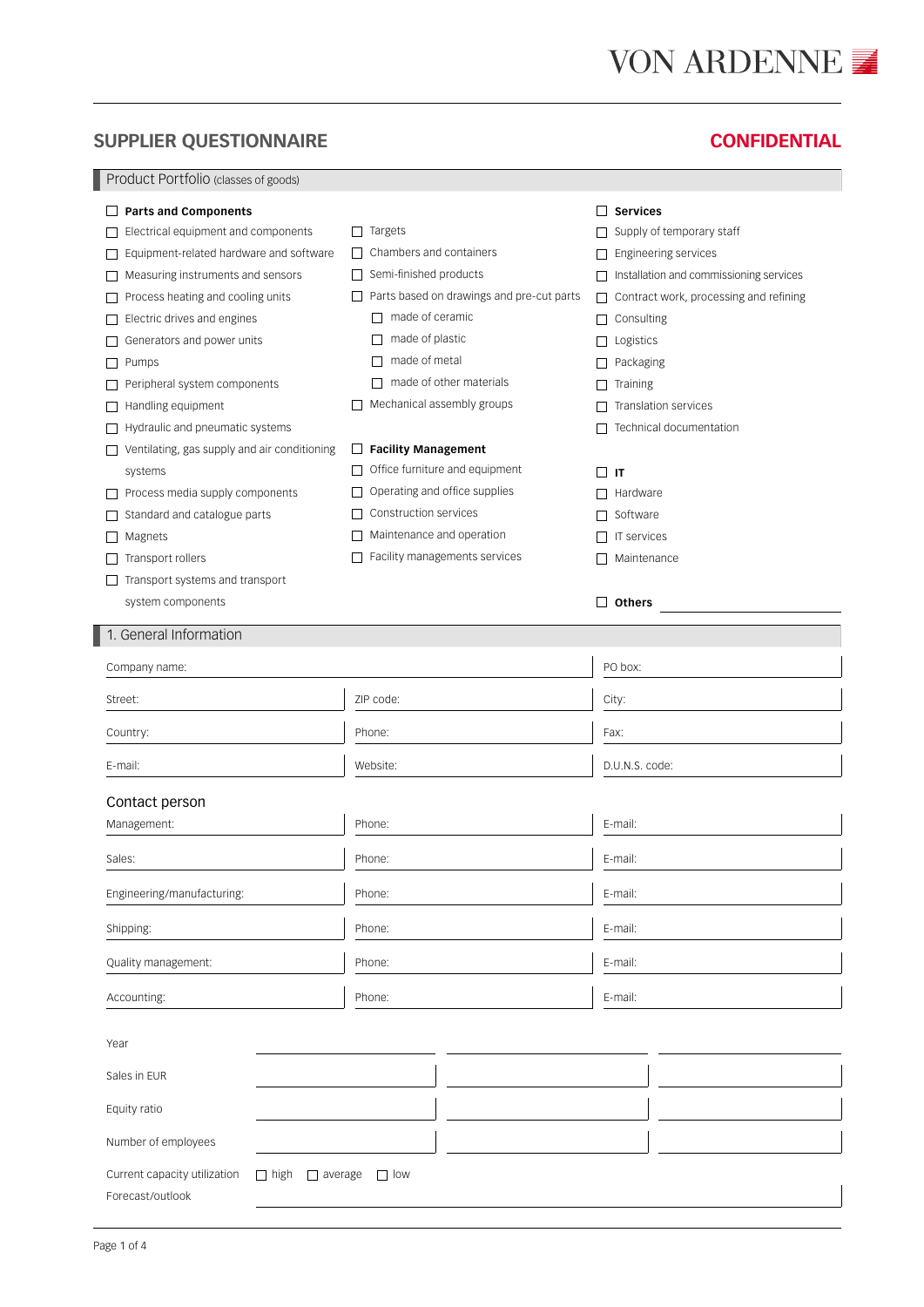## **SUPPLIER QESTIONNAIRE CONFIDENTIAL**

### Customer reference in photovoltaics, mechanical engineering and semiconductor industry

|                               | Industry sector: | Delivered goods: |
|-------------------------------|------------------|------------------|
| Name/place:                   |                  |                  |
| Name/place:                   |                  |                  |
| Name/place:                   |                  |                  |
| Name/place:                   |                  |                  |
| Name/place:                   |                  |                  |
| Main suppliers/subcontractors |                  |                  |
| Name/place:                   |                  |                  |
| Name/place:                   |                  |                  |
| Name/place:                   |                  |                  |
| Name/place:                   |                  |                  |
| Name/place:                   |                  |                  |

| 2. Management/Company Structure             |                      |                |
|---------------------------------------------|----------------------|----------------|
| Legal form:                                 | Year of foundation:  |                |
| Partners or shareholders/group affiliation: |                      |                |
|                                             |                      |                |
| <b>Subsidiaries</b>                         |                      |                |
| Name/place:                                 | Number of employees: | Product range: |
| Name/place:                                 | Number of employees: | Product range: |
| Name/place:                                 | Number of employees: | Product range: |
| Name/place:                                 | Number of employees: | Product range: |
| Name/place:                                 | Number of employees: | Product range: |
|                                             |                      |                |
| Cooperations/partnerships                   |                      |                |
| Name/place:                                 | Number of employees: | Product range: |
| Name/place:                                 | Number of employees: | Product range: |
| Name/place:                                 | Number of employees: | Product range: |
| Name/place:                                 | Number of employees: | Product range: |

Name/place: Name/place: Number of employees: Product range: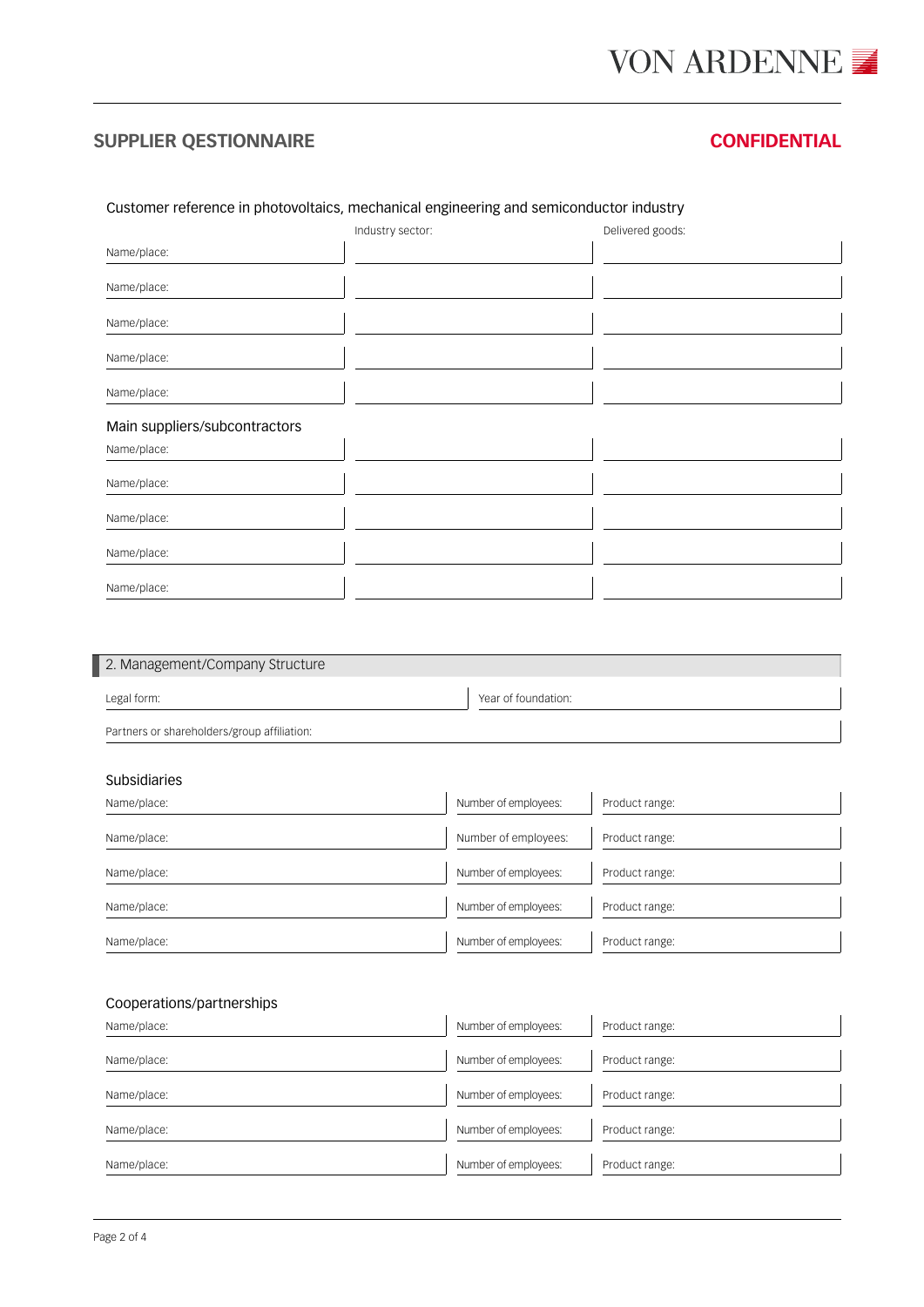# VON ARDENNE ■

## **SUPPLIER QESTIONNAIRE CONFIDENTIAL**

| 3. Added Value                                                                                                                       |                                                                                               |                        |
|--------------------------------------------------------------------------------------------------------------------------------------|-----------------------------------------------------------------------------------------------|------------------------|
| 3.1. Staff                                                                                                                           |                                                                                               |                        |
| How is your employee structure?<br>(stated in % or in absolute numbers)                                                              | Skilled workers:                                                                              | Engineers:             |
| Office employees:                                                                                                                    | Temporary staff:                                                                              | Others:                |
| How do you cover short-time expansion<br>demand?                                                                                     | $\Box$ Recruitment $\Box$ Temporary staff<br>$\Box$ Others                                    |                        |
| 3.2. Production/manufacturing                                                                                                        |                                                                                               |                        |
| Production type                                                                                                                      | $\Box$ Single-item production $\Box$ Serial production $\Box$ Mass production $\Box$ Assembly |                        |
| Available development/engineering capacity<br>(number of employees)                                                                  | Mechanics _______ Electronics _______ Software ______ Hydraulics/Pneumatics _____             |                        |
| Flexibility with regard to:<br>- Vertical range of manufacture:<br>- Staff/contract manafacture/outscourcing:<br>- Production space: | low<br>1 2 3 4 5 6 high<br>ПП<br>$\Box$                                                       |                        |
| What production, planning and control system<br>do you use?                                                                          |                                                                                               |                        |
| Do you ensure product traceability?<br>If yes, how?                                                                                  |                                                                                               |                        |
| What machines/technologies do you use?<br>(please enclose a list, if any)                                                            |                                                                                               |                        |
| What in-house laboratory and testing equipment is<br>available at your premises?<br>(please enclose a list, if any)                  |                                                                                               |                        |
| Is there a pilot plant or a system and process deve-<br>lopment facility at your premises?                                           |                                                                                               |                        |
| Do you have a material development facility?                                                                                         |                                                                                               |                        |
| 3.3. Services                                                                                                                        |                                                                                               |                        |
| Does your company have an official permit to<br>supply temporary staff? (if yes: expiry date)                                        | $\Box$ yes<br>expires on:<br>$\Box$ no                                                        |                        |
| Do you have experience abroad?<br>(References in the USA or Asia)                                                                    | $\Box$ no $\Box$ yes                                                                          |                        |
| Would you be willing to work abroad?<br>(e.g. in the USA or Asia)                                                                    | $\Box$ yes<br>  no                                                                            |                        |
| Would working in shifts be possible?                                                                                                 | $\Box$ no $\Box$ yes                                                                          |                        |
| How do you ensure that you constantly hire<br>highly qualified staff?                                                                |                                                                                               |                        |
| How much space is available?<br>(for assambly, storage, packaging in sqm)                                                            | Space for assembly:<br>Packaging:                                                             | Storage:<br>Other use: |